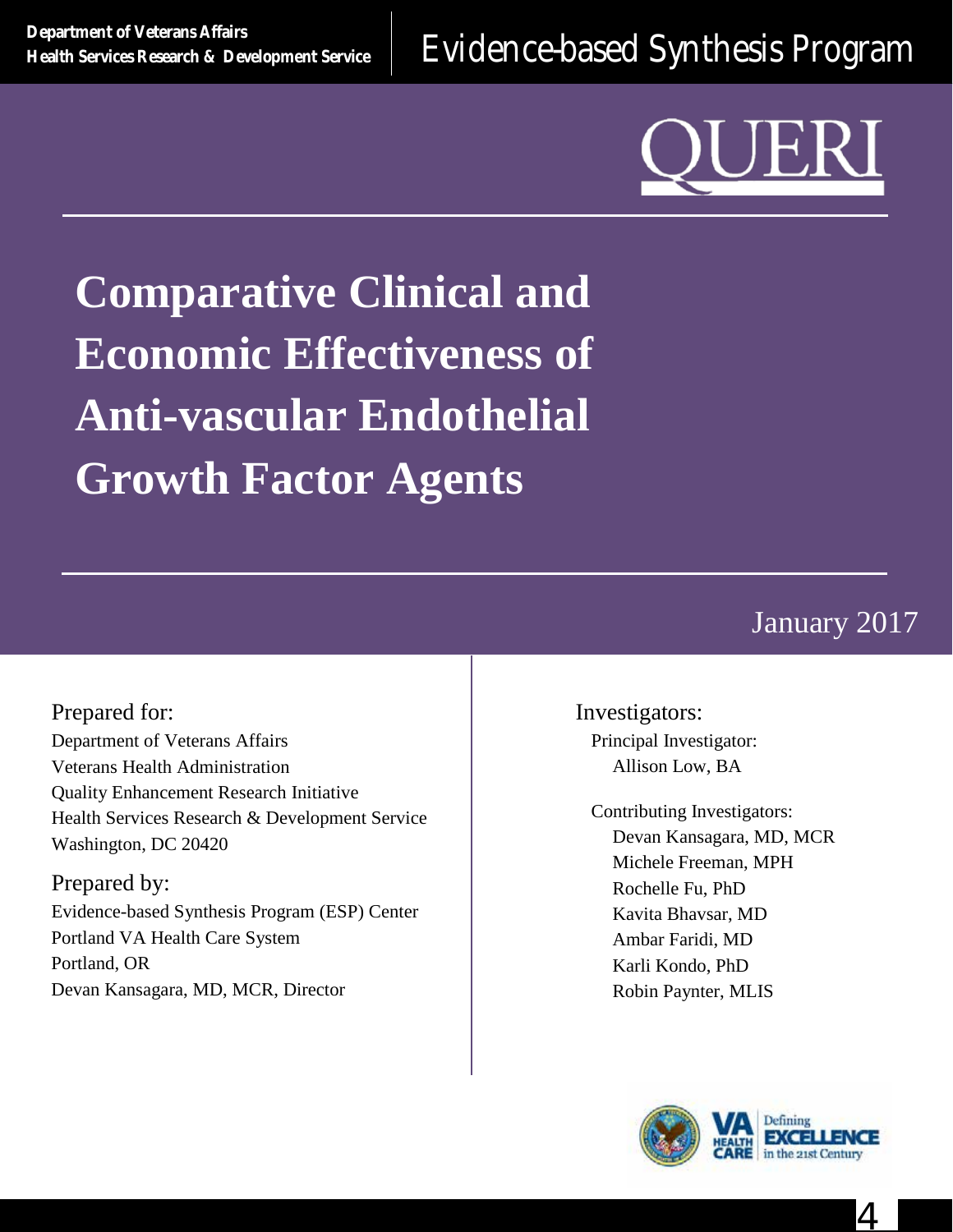# **PREFACE**

The VA Evidence-based Synthesis Program (ESP) was established in 2007 to provide timely and accurate syntheses of targeted healthcare topics of particular importance to clinicians, managers, and policymakers as they work to improve the health and healthcare of Veterans. QUERI provides funding for four ESP Centers, and each Center has an active University affiliation. Center Directors are recognized leaders in the field of evidence synthesis with close ties to the AHRQ Evidence-based Practice Centers. The ESP is governed by a Steering Committee comprised of participants from VHA Policy, Program, and Operations Offices, VISN leadership, field-based investigators, and others as designated appropriate by QUERI/HSR&D.

The ESP Centers generate evidence syntheses on important clinical practice topics. These reports help:

- Develop clinical policies informed by evidence;
- Implement effective services to improve patient outcomes and to support VA clinical practice guidelines and performance measures; and
- Set the direction for future research to address gaps in clinical knowledge.

The ESP disseminates these reports throughout VA and in the published literature; some evidence syntheses have informed the clinical guidelines of large professional organizations.

The ESP Coordinating Center (ESP CC), located in Portland, Oregon, was created in 2009 to expand the capacity of QUERI/HSR&D and is charged with oversight of national ESP program operations, program development and evaluation, and dissemination efforts. The ESP CC establishes standard operating procedures for the production of evidence synthesis reports; facilitates a national topic nomination, prioritization, and selection process; manages the research portfolio of each Center; facilitates editorial review processes; ensures methodological consistency and quality of products; produces "rapid response evidence briefs" at the request of VHA senior leadership; collaborates with HSR&D Center for Information Dissemination and Education Resources (CIDER) to develop a national dissemination strategy for all ESP products; and interfaces with stakeholders to effectively engage the program.

Comments on this evidence report are welcome and can be sent to Nicole Floyd, ESP CC Program Manager, at Nicole. Floyd@va.gov.

**Recommended citation:** Low A, Kansagara D, Freeman M, Fu R, Bhavsar K, Faridi A, Kondo K, Paynter R. Comparative Clinical and Economic Effectiveness of Anti-Vascular Endothelial Growth Factor Agents. VA ESP Project #05-225; 2017.

This report is based on research conducted by the Evidence-based Synthesis Program (ESP) Center located at the VA Portland Health Care System, Portland, OR, funded by the Department of Veterans Affairs, Veterans Health Administration, Office of Research and Development, Quality Enhancement Research Initiative. The findings and conclusions in this document are those of the author(s) who are responsible for its contents; the findings and conclusions do not necessarily represent the views of the Department of Veterans Affairs or the United States government. Therefore, no statement in this article should be construed as an official position of the Department of Veterans Affairs. No investigators have any affiliations or financial involvement (*eg*, employment, consultancies, honoraria, stock ownership or options, expert testimony, grants or patents received or pending, or royalties) that conflict with material presented in the report.

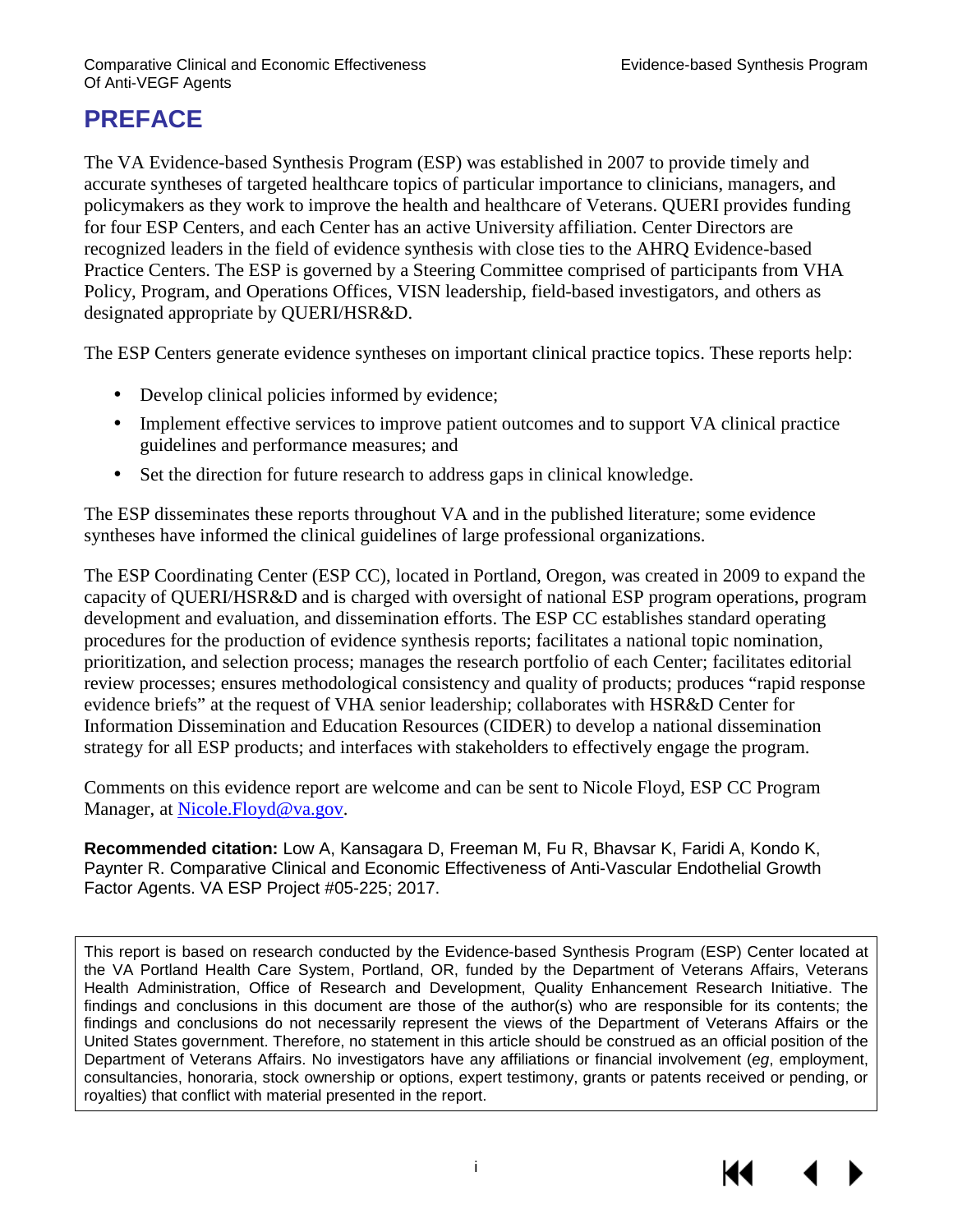# **EXECUTIVE SUMMARY**

# **INTRODUCTION**

Visual impairment is a common problem among Veterans and results in significant reduction in quality of life. Diseases commonly responsible for substantial losses in visual acuity include neovascular ("wet") age-related macular degeneration (AMD), diabetic macular edema (DME), and central or branch retinal vein occlusion (CRVO or BRVO). While the etiologies of these diseases are complex, all are driven at least in part by vascular endothelial growth factors (VEGFs). This has led to the development of several drugs called anti-VEGF agents designed to block these factors and thus limit their damage to the eye. The most commonly used anti-VEGF agents—aflibercept, bevacizumab, and ranibizumab—have been shown to slow and even reverse the vision loss typically seen in patients with AMD, DME, BRVO, and CRVO. The comparative effectiveness, harms, and costs of these drugs are unclear.

## **METHODS**

#### **Data Sources and Searches**

We searched Ovid MEDLINE to December 11, 2015 and PubMed, Elsevier EMBASE, and Ovid EMB Reviews to February 2, 2016. Grey literature sources included trial registries, regulatory agencies, conference proceedings, and Scientific Information Packet requests from pharmaceutical manufacturers. We identified additional articles by reviewing bibliographies of relevant studies and reviews.

#### **Study Selection**

Reviewers screened titles and abstracts for relevance, and potentially eligible articles were independently reviewed against inclusion criteria at the full-text level by 2 reviewers. The anti-VEGF agents of interest were aflibercept, bevacizumab, and ranibizumab. We included trials directly comparing at least 2 of these agents in adults with retinal or choroidal neovascularization and/or macular edema and reported at least one outcome of interest (visual acuity, anatomic outcomes from optical coherence tomography [OCT], functional status, quality of life, harms, or costs). For data on costs, we also considered cohort and validated modeling studies that reported costs in the United States (US).

#### **Data Abstraction and Quality Assessment**

One investigator abstracted key study characteristics and outcome data and a second investigator checked entries for accuracy.

### **Data Synthesis and Analysis**

Two reviewers independently assessed the quality of each study using published criteria and assigned a rating of low, unclear, or high risk of bias (ROB).

We qualitatively synthesized all data; our primary outcomes of interest were related to visual acuity changes and harms, but we also abstracted data for other outcomes such as anatomic changes. Based on discussion with experts, we felt a difference between treatment groups of less than 5 letters (one line) in mean change in best-corrected visual acuity (BCVA) using the Early

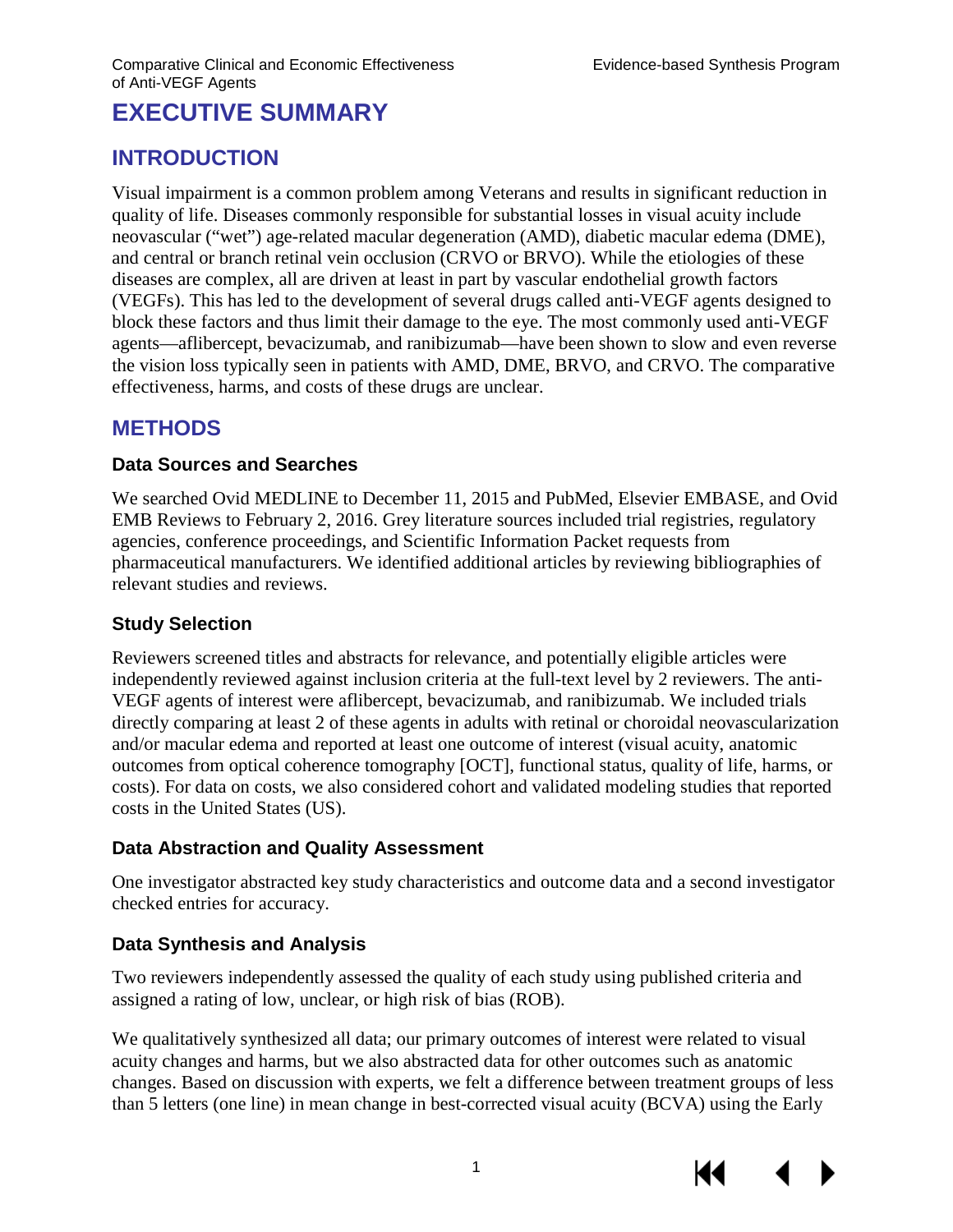Comparative Clinical and Economic Effectiveness Evidence-based Synthesis Program of Anti-VEGF Agents

Treatment of Diabetic Retinopathy Study (ETDRS) chart was not likely to be clinically meaningful.

We also conducted meta-analyses to pool the findings from trials according to drug comparison and clinical condition on 2 measures of visual acuity: mean change from baseline in BCVA using the ETDRS chart, and percentage of participants gaining 15 or more ETDRS letters from baseline. Meta-analyses for mean change in BCVA was performed using the mean differences in score from baseline to follow-up between treatments; we used the mean difference between arms reported by the trial when available. For the percentage of patients gaining 15 or more letters, we used risk ratios to generate a combined estimate. We used the profile-likelihood random-effects model for all analyses and assessed statistical heterogeneity among the studies using Cochran's chi-square test and the  $I^2$  statistic.

We assessed the overall strength of evidence of the body of literature for each outcome and assigned a rating of high, moderate, low, or insufficient according to published criteria.

# **RESULTS**

Of 6,350 total citations screened, we reviewed 127 at the full-text level and included 16 trials: 11 for AMD, 3 for DME, and 2 for BRVO or CRVO. The main findings are summarized in the **Table**.

Overall, we did not find consistent, clinically meaningful differences in efficacy or harms between the agents. However, the strength of evidence supporting these findings varied considerably according to clinical condition and the drugs being compared. Patients with AMD were the best-studied population, and the most commonly compared agents were bevacizumab and ranibizumab.

Among patients with AMD, we found consistent, high-strength evidence from 9 randomized controlled trials (RCTs) of no difference between bevacizumab and ranibizumab in mean BCVA improvement at 12 months (pooled mean difference -0.218 letters [95% CI, -1.431 to 0.995] in 7 RCTs) or 24 months (-0.126 letters [95% CI, -1.033 to 0.781] in 3 RCTs). Similarly, there was moderate-strength evidence of no difference between these drugs in the proportion of patients gaining 15 or more letters (relative risk [RR] 0.930 [95% CI, 0.804 to 1.075] at 12 months; RR 0.835 [95% CI, 0.630 to 1.107] at 24 months). Two trials comparing aflibercept to ranibizumab provided low-strength evidence of no difference between the drugs in the proportion of patients gaining 15 or more letters; however, the evidence was insufficient for mean change in BCVA because of inconsistent results between the trials. Trials reported low rates of serious ocular adverse events in AMD patients and no differences were reported between drugs (moderatestrength evidence). Systemic adverse events occurred slightly more often in these trials, but rates were also similar between groups (moderate-strength evidence for intravitreal bevacizumab compared to ranibizumab; low-strength evidence for intravitreal aflibercept compared to ranibizumab). No studies compared the effectiveness or harms of aflibercept to bevacizumab in this population.

In trials comparing anti-VEGF treatments for DME, we found moderate-strength evidence that bevacizumab and ranibizumab had similar effects on mean BCVA change (mean difference -1.190 letters [95% CI, -2.889 to 0.509] in 3 RCTs) and percentage of patients gaining

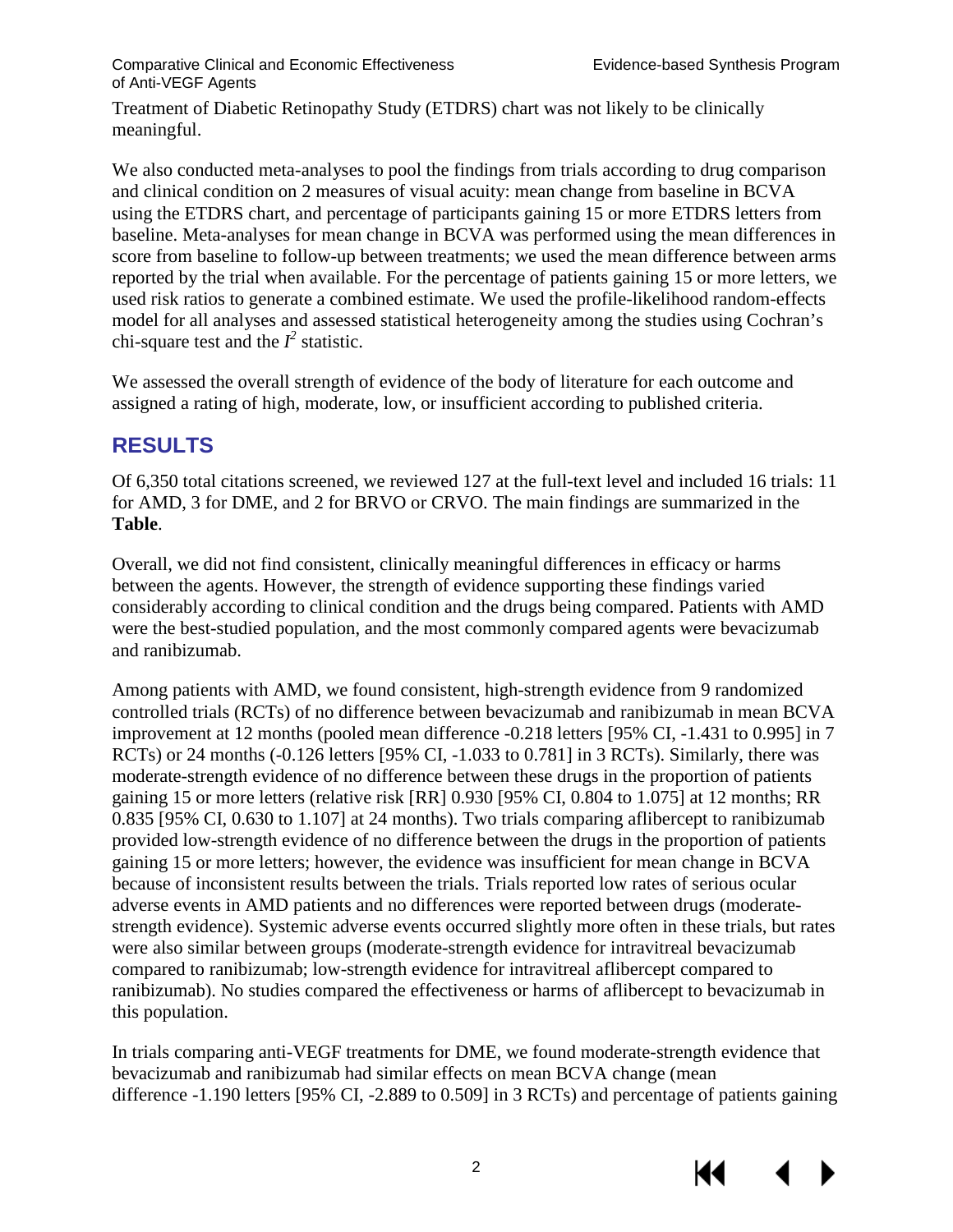#### Comparative Clinical and Economic Effectiveness Evidence-based Synthesis Program of Anti-VEGF Agents

15 or more letters (RR 0.871 [95% CI, 0.670 to 1.133] in 2 RCTs) after 12 months of treatment; furthermore, one RCT assessing 24-month outcomes also found no difference between the drugs.

One large trial provided low-strength evidence of a small benefit with aflibercept over bevacizumab in mean BCVA change and percentage of patients gaining at least 15 letters from baseline at both 12 and 24 months; this benefit with aflibercept was likely clinically important (<sup>3</sup>) 5 letter difference) at 12 months in a subgroup of patients with lower baseline BCVA. The same trial also provided low-strength evidence of a small short-term benefit for aflibercept compared to ranibizumab in mean BCVA change at 12 but not 24 months, and low-strength evidence of no difference between the drugs regarding the proportion of patients gaining 15 or more letters at either timepoint. In a subgroup analysis of patients with lower baseline BCVA, the differences between aflibercept and ranibizumab were slightly more pronounced, but the absolute relative improvement still fell below our pre-determined measure of a clinically meaningful difference. In the DME trials overall, there was low- to moderate-strength evidence (depending on drug comparison) of no difference in rates of ocular adverse events between agents. Regarding systemic adverse events, one trial reported more arterial thrombotic events in patients treated with intravitreal ranibizumab compared to aflibercept (low-strength evidence); otherwise, no differences were reported between drugs (low-strength evidence).

Two small short-term trials comparing bevacizumab to ranibizumab in patients with BRVO or CRVO provided insufficient evidence from which to draw conclusions about effectiveness or harms.

Overall, based on the available data on treatment costs, frequency of injections, and direct cost data from 2 comparative trials and one long-term cost model, treatment with compounded bevacizumab (not currently available within the VHA) is associated with considerably lower costs than treatment with the other 2 agents. No trials evaluated the comparative costs of noncompounded bevacizumab to other anti-VEGF agents.

## **DISCUSSION**

Our findings are consistent with the comparative effectiveness and harms of anti-VEGF agents reported in other recent systematic reviews and meta-analyses. Our exploratory meta-analyses combining patient populations also found no significant differences in visual acuity between drugs despite increased power. Within trials, potential reasons for variability in individual treatment response (indicated by large standard deviations) include factors such as age, time to treatment initiation, genetics, severity of disease, and baseline visual acuity, wherein less improvement is seen in patients starting treatment with higher BCVA scores due to a possible ceiling effect. While few differences between agents were seen for most adverse events, previous trials and systematic reviews have shown that patients treated with intravitreal anti-VEGF agents are at a higher risk for some serious systemic adverse events (compared to patients receiving sham injections or other treatments).

## **Research Gaps/Future Research**

More research is needed to determine the comparative effectiveness of aflibercept and its potential for less-frequent dosing schedules. Very limited evidence was found in patients with BRVO or CRVO; currently ongoing large clinical trials will help fill current research gaps for

3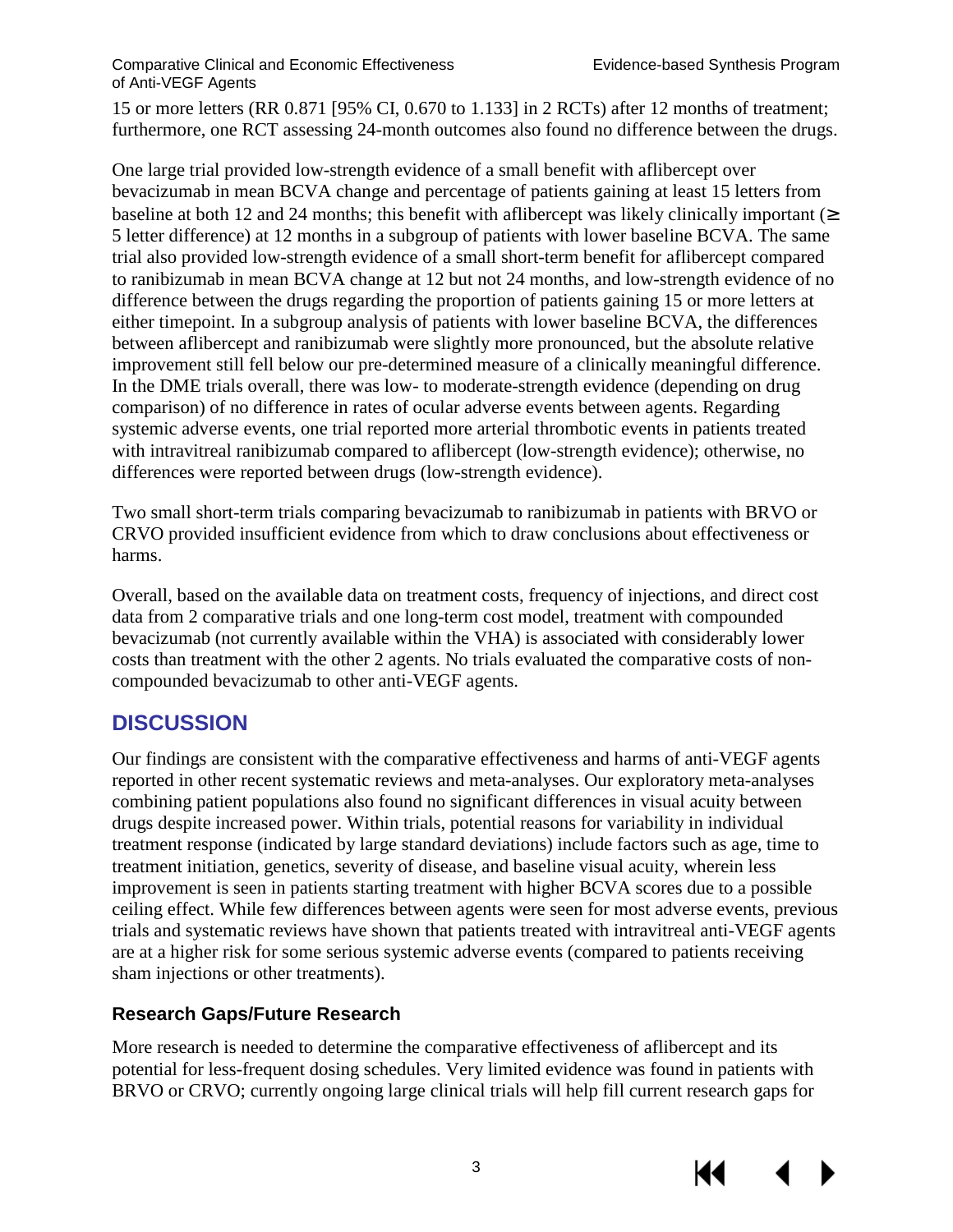KI

these conditions. Future studies should include quality of life and functional status outcomes, and follow patients for longer periods of time.

#### **Conclusions**

No clear, consistent, clinically meaningful differences between anti-VEGF drugs were found for most effectiveness and harms outcomes. Aflibercept may provide a greater visual acuity benefit than the other agents among patients with low baseline visual acuity over the short-term, but the longer-term findings are unclear and more trials assessing the effects of aflibercept are needed. Compounded bevacizumab treatment is likely to be the most cost-effective of the 3 drugs. In choosing amongst these drugs, clinicians may also need to consider factors such as patient preference, individual treatment response, convenience, and distance to facility.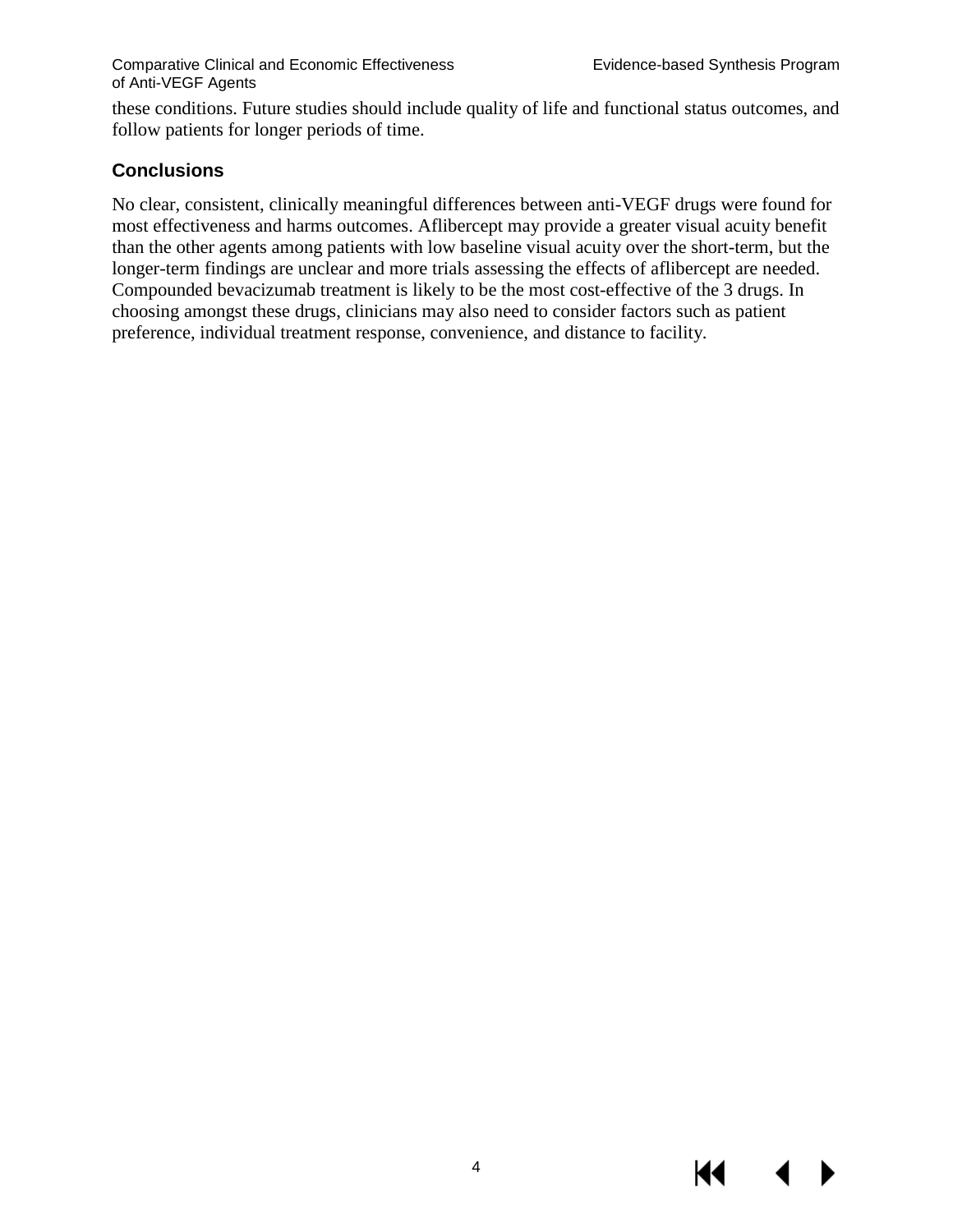#### **Table. Summary of the Evidence on Anti-VEGF Agents for the Treatment of Retinal/Choroidal Neovascularization and/or Macular Edema**

| Outcome                                    | <b>N</b> studies<br>$(N=total)$<br>patients<br>randomized) | Summary of findings <sup>a</sup>                                                                                                                                                                                                                                                                                                                                                                                 | <b>Combined</b><br>summary<br>estimate | <b>Strength of</b><br>evidence <sup>b</sup> | <b>Comments</b>                             |
|--------------------------------------------|------------------------------------------------------------|------------------------------------------------------------------------------------------------------------------------------------------------------------------------------------------------------------------------------------------------------------------------------------------------------------------------------------------------------------------------------------------------------------------|----------------------------------------|---------------------------------------------|---------------------------------------------|
|                                            |                                                            | Choroidal Neovascularization Secondary to Age-Related Macular Degeneration (AMD)                                                                                                                                                                                                                                                                                                                                 |                                        |                                             |                                             |
|                                            | Aflibercept vs Bevacizumab                                 |                                                                                                                                                                                                                                                                                                                                                                                                                  |                                        |                                             |                                             |
|                                            | None                                                       | ---                                                                                                                                                                                                                                                                                                                                                                                                              | $- - -$                                | No evidence                                 |                                             |
|                                            | Aflibercept vs Ranibizumab                                 |                                                                                                                                                                                                                                                                                                                                                                                                                  |                                        |                                             |                                             |
| Mean<br>change in<br><b>BCVA</b>           | 2 RCTs<br>$(N=2457)^c$                                     | Mixed findings. Neither study reported a clinically meaningful difference<br>between drugs, and pooled results show no statistically significant difference<br>between drugs. However, despite identical designs, the 2 trials had conflicting<br>results (one showing benefit in favor of aflibercept and the other in favor of<br>ranibizumab), resulting in very high statistical heterogeneity. <sup>d</sup> |                                        | Insufficient                                | Conflicting results from<br>2 large trials. |
| % patients<br>gaining<br>$\geq$ 15 letters | 2 RCTs<br>$(N=2457)^c$                                     | No difference. Neither study reported a statistically significant difference<br>between drugs, but one of the trials trended toward significance in favor of<br>aflibercept and the other in favor of ranibizumab, resulting in high statistical<br>heterogeneity. <sup>e</sup>                                                                                                                                  | 12 months: no<br>difference            | Low                                         |                                             |
| Ocular<br>adverse<br>events                | 2 RCTs<br>$(N=2457)^c$                                     | Low rates of serious ocular adverse events (2.3% at 12 months, 3.8% at 22<br>months) and likely no difference between drugs. By 22 months,<br>endophthalmitis occurred in 0.8% of monthly ranibizumab groups and 0.7% of<br>monthly aflibercept 2.0 mg groups. Intraocular pressure elevation was the<br>most common event, reported in up to 7.2% of participants.                                              |                                        | Moderate                                    | Statistical comparison<br>between drugs NR. |
| Systemic<br>adverse<br>events              | 2 RCTs<br>$(N=2457)^c$                                     | Arterial thrombotic events <sup>f</sup> potentially related to intravitreal anti-VEGF agents<br>were reported in both groups: 3.2% of monthly ranibizumab groups and 2.4%<br>of monthly aflibercept 2.0 mg groups by 22 months. There was no evidence of<br>a dose-response relationship for aflibercept (highest rate of exposure generally<br>had lowest rate of events).                                      | ---                                    | Low                                         | Statistical comparison<br>between drugs NR. |
| Costs                                      | 2 RCTs<br>$(N=2457)^c$                                     | No direct cost data was reported. Combined results from 2 trials show slightly<br>less frequent dosing required for aflibercept compared to ranibizumab (4.1 vs<br>4.7 injections during the 10-month PRN portion of trial; P<.001). Based on<br>current drug prices, this likely represents a small benefit for aflibercept during<br>the PRN phase of the trial $(*\$7600 \text{ vs } \$9500)$ .               | ---                                    | Low                                         |                                             |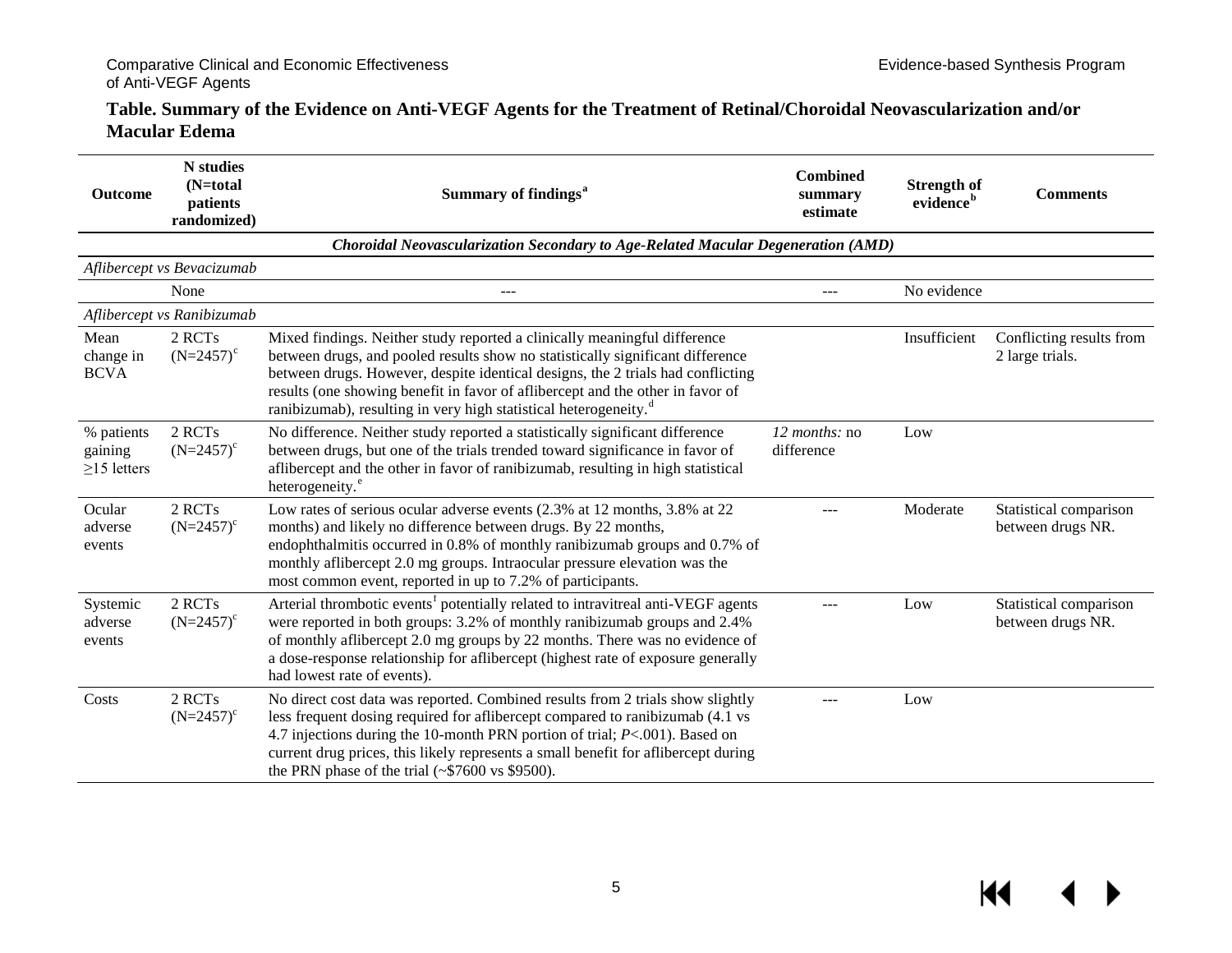| <b>Outcome</b>                             | <b>N</b> studies<br>$(N=total)$<br>patients<br>randomized) | Summary of findings <sup>a</sup>                                                                                                                                                                                                                                                                                                                                                                                                                                                                                                           | <b>Combined</b><br>summary<br>estimate                                                                                                                                 | <b>Strength of</b><br>evidence <sup>b</sup> | <b>Comments</b>                                                                                                                                                        |
|--------------------------------------------|------------------------------------------------------------|--------------------------------------------------------------------------------------------------------------------------------------------------------------------------------------------------------------------------------------------------------------------------------------------------------------------------------------------------------------------------------------------------------------------------------------------------------------------------------------------------------------------------------------------|------------------------------------------------------------------------------------------------------------------------------------------------------------------------|---------------------------------------------|------------------------------------------------------------------------------------------------------------------------------------------------------------------------|
|                                            | Bevacizumab vs Ranibizumab                                 |                                                                                                                                                                                                                                                                                                                                                                                                                                                                                                                                            |                                                                                                                                                                        |                                             |                                                                                                                                                                        |
| Mean<br>change in<br><b>BCVA</b>           | 9 RCTs<br>$(N=3630)$                                       | No short-term or long-term significant difference between drugs.                                                                                                                                                                                                                                                                                                                                                                                                                                                                           | 12 months (7<br>trials): Pooled ES<br>$-0.218 (-1.431)$<br>0.995); $I^2 = 5.9\%$<br>18-24 months (3<br>trials): Pooled ES<br>$-0.126 (-1.033)$ to<br>0.781); $I^2=0\%$ | High                                        | Large number of trials<br>with fairly consistent<br>results and precise<br>estimate.                                                                                   |
| % patients<br>gaining<br>$\geq$ 15 letters | 7 RCTs<br>$(N=3455)$                                       | No short-term or long-term significant difference between drugs.                                                                                                                                                                                                                                                                                                                                                                                                                                                                           | 12 months: RR<br>0.930 (0.804 to<br>1.075); $I^2=4.0\%$<br>18-24 months (4<br>trials): RR 0.835<br>$(0.630 \text{ to } 1.107);$<br>$I^2 = 44.5\%$                      | Moderate                                    | Large number of trials<br>but the long-term<br>estimate is imprecise<br>and encompasses both<br>no difference and a<br>substantial benefit in<br>favor of ranibizumab. |
| Ocular<br>adverse<br>events                | 6 RCTs<br>$(N=3427)$                                       | Low rates of serious ocular adverse events and there were no significant<br>differences reported between drugs. Endophthalmitis typically occurred in<br><1% of patients in each treatment group (except in the CATT trial which<br>reported 1.4% in one treatment arm at 12 months). Other specific serious<br>ocular adverse events were also very rare (typically $< 1\%$ of patients per arm).                                                                                                                                         |                                                                                                                                                                        | Moderate                                    | Reporting of ocular<br>adverse events varied<br>between trials, and very<br>few reported statistical<br>differences between<br>groups.                                 |
| Systemic<br>adverse<br>events              | 6 RCTs<br>$(N=3427)$                                       | Similar rates of serious systemic adverse events between drugs were reported<br>in 5 of the 6 trials. Arterial thrombotic events <sup>f</sup> occurred in up to 5% of each<br>arm, and no significant differences were found between drugs in 4 of 5 trials at<br>12 months; the one trial finding a difference between drugs at 12 months<br>found no difference by 24 months. No differences were found between drugs<br>in rates of death. Bevacizumab was associated with higher rates of<br>gastrointestinal events in 2 of 6 trials. | ---                                                                                                                                                                    | Moderate                                    |                                                                                                                                                                        |
| Cost                                       | 1 RCT<br>$(N=1208)$                                        | Per-dose and 2-year injection costs of compounded bevacizumab <sup>g</sup> were<br>substantially lower than ranibizumab in one trial (PRN groups \$705 vs<br>\$25,200 per patient; monthly groups \$1,170 vs \$44,800 per patient). Based on<br>injection frequencies reported in other trials, differential costs were likely<br>similar. No evidence of incremental cost-effectiveness benefit for the more<br>expensive ranibizumab.                                                                                                    | ---                                                                                                                                                                    | Moderate                                    |                                                                                                                                                                        |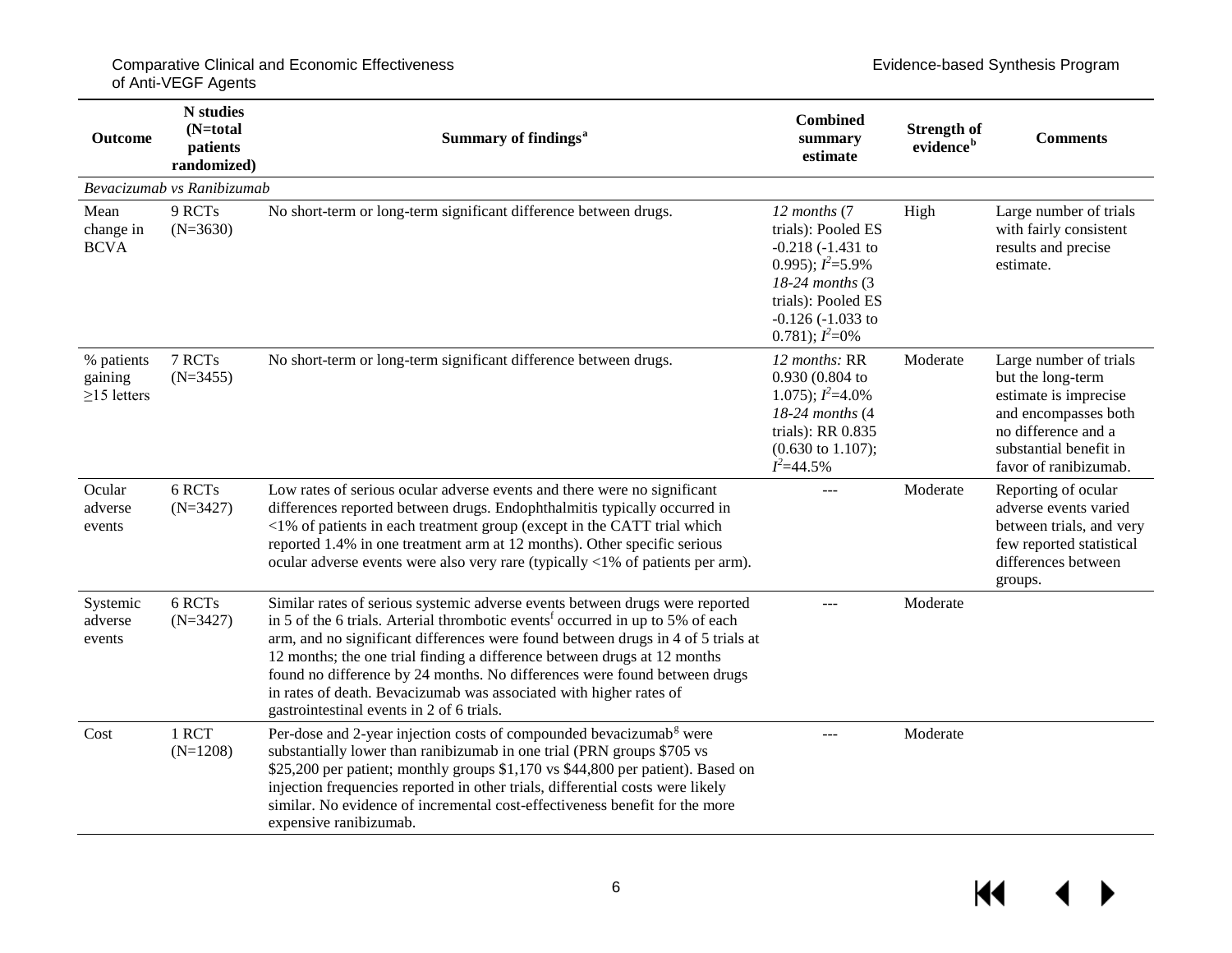| <b>Outcome</b>                             | <b>N</b> studies<br>$(N=total)$<br>patients<br>randomized) | Summary of findings <sup>a</sup>                                                                                                                                                                                                                                                                                                                                                                                                                                                                                                                                                                                                                                                                                                              | <b>Combined</b><br>summary<br>estimate | <b>Strength of</b><br>evidence <sup>b</sup> | <b>Comments</b>                                                                                                                                                                                                               |
|--------------------------------------------|------------------------------------------------------------|-----------------------------------------------------------------------------------------------------------------------------------------------------------------------------------------------------------------------------------------------------------------------------------------------------------------------------------------------------------------------------------------------------------------------------------------------------------------------------------------------------------------------------------------------------------------------------------------------------------------------------------------------------------------------------------------------------------------------------------------------|----------------------------------------|---------------------------------------------|-------------------------------------------------------------------------------------------------------------------------------------------------------------------------------------------------------------------------------|
|                                            |                                                            | Diabetic Macular Edema (DME)                                                                                                                                                                                                                                                                                                                                                                                                                                                                                                                                                                                                                                                                                                                  |                                        |                                             |                                                                                                                                                                                                                               |
|                                            | Aflibercept vs Bevacizumab                                 |                                                                                                                                                                                                                                                                                                                                                                                                                                                                                                                                                                                                                                                                                                                                               |                                        |                                             |                                                                                                                                                                                                                               |
| Mean<br>change in<br><b>BCVA</b>           | 1 RCT<br>$(N=442)$                                         | Some benefit in favor of aflibercept. Results of one trial showed a benefit for<br>aflibercept over bevacizumab at 12 and 24 months, but the difference was<br>likely not clinically meaningful <sup>a</sup> (12-month mean difference 3.5 letters [95%<br>CI, 1.4 to 5.7], $P < .001$ ; 24-month mean difference 2.7 letters [95% CI, 0.3 to<br>4.2], $P = .02$ ). However, the benefit of aflibercept over bevacizumab was<br>clinically meaningful at 12 months in a subgroup analysis of patients with<br>lower baseline BCVA (mean difference 6.5 letters [95% CI, 2.9 to 10.1];<br>$P<001$ ). The difference was significant but smaller in this subgroup by 24<br>months (mean difference 4.7 letters [95% CI, 0.5 to 8.8]; $P=.02$ ). |                                        | Low                                         | One trial showed a<br>small difference<br>between drugs that was<br>likely not clinically<br>meaningful. However,<br>the difference was<br>clinically meaningful in<br>a subgroup of patients<br>with lower baseline<br>BCVA. |
| % patients<br>gaining<br>$\geq$ 15 letters | 1 RCT<br>$(N=442)$                                         | Small benefit for aflibercept in the short-term but not long-term. Results of<br>one trial showed a benefit with aflibercept over bevacizumab at 12 months<br>$(P=.028)$ , but no difference was found by 24 months $(P=.70)$ . Similar results<br>were found in a subgroup analysis of patients with lower baseline BCVA<br>$(P<.001$ at 12 months; $P=.74$ at 24 months).                                                                                                                                                                                                                                                                                                                                                                   |                                        | Low                                         | One trial showed a<br>difference between<br>drugs at 12 months that<br>was not present by 24<br>months.                                                                                                                       |
| Ocular<br>adverse<br>events                | 1 RCT<br>$(N=442)$                                         | No difference. Rates of most ocular adverse events within 24 months were<br>very low (including endophthalmitis, $\langle 0.5\%$ of both arms), with the exception<br>of vitreous hemorrhage (7% of patients) and elevated intraocular pressure<br>(15% of patients), but no differences were found between groups.                                                                                                                                                                                                                                                                                                                                                                                                                           |                                        | Low                                         |                                                                                                                                                                                                                               |
| Systemic<br>adverse<br>events              | 1 RCT<br>$(N=442)$                                         | No difference. Rates of arterial thrombotic events <sup>f</sup> were similar between<br>groups at 24 months (5.4% vs $7.8\%$ , $P = .34$ ). Rates of other events were high,<br>likely due to poor health at baseline, but no differences were found between<br>groups.                                                                                                                                                                                                                                                                                                                                                                                                                                                                       | ---                                    | Low                                         |                                                                                                                                                                                                                               |
| Cost                                       | 1 RCT<br>$(N=442)$                                         | Total one-year treatment costs (including injections, rescue laser<br>photocoagulation, and adverse events) were substantially lower for<br>compounded bevacizumab <sup>g</sup> than for aflibercept (\$4,100 vs \$26,100 per<br>patient). Validated 10-year modeling projections found no incremental cost-<br>effectiveness benefit for the more expensive aflibercept (very high cost for<br>modest quality of life gains), including for the subgroup with lower baseline<br>BCVA.                                                                                                                                                                                                                                                        | ---                                    | Moderate                                    |                                                                                                                                                                                                                               |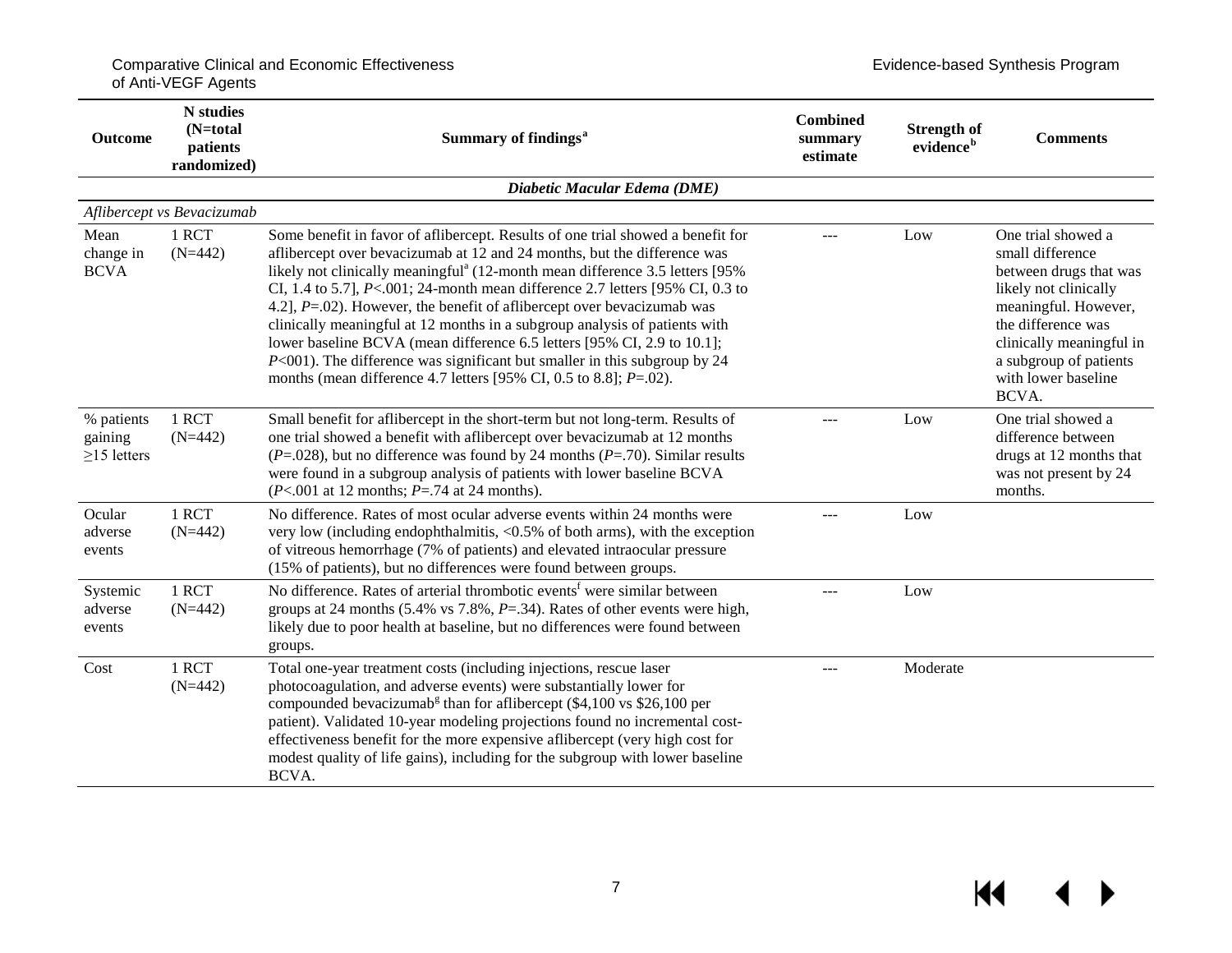| <b>Outcome</b>                             | <b>N</b> studies<br>(N=total<br>patients<br>randomized) | Summary of findings <sup>a</sup>                                                                                                                                                                                                                                                                                                                                                                                                                                                                                                                                                                    | <b>Combined</b><br>summary<br>estimate            | <b>Strength of</b><br>evidence <sup>b</sup> | <b>Comments</b>                                                                                                                                                                                                                                                                     |
|--------------------------------------------|---------------------------------------------------------|-----------------------------------------------------------------------------------------------------------------------------------------------------------------------------------------------------------------------------------------------------------------------------------------------------------------------------------------------------------------------------------------------------------------------------------------------------------------------------------------------------------------------------------------------------------------------------------------------------|---------------------------------------------------|---------------------------------------------|-------------------------------------------------------------------------------------------------------------------------------------------------------------------------------------------------------------------------------------------------------------------------------------|
|                                            | Aflibercept vs Ranibizumab                              |                                                                                                                                                                                                                                                                                                                                                                                                                                                                                                                                                                                                     |                                                   |                                             |                                                                                                                                                                                                                                                                                     |
| Mean<br>change in<br><b>BCVA</b>           | 1 RCT<br>$(N=442)$                                      | Small benefit with aflibercept in the short-term but not long-term. Results of<br>one trial showed a benefit for aflibercept over ranibizumab at 12 months, but<br>the difference was likely not clinically meaningful (mean difference 2.1 letters<br>[95% CI, 0.1 to 4.2], $P = .034$ ). This benefit was more pronounced in a<br>subgroup of patients with lower baseline BCVA (mean difference 4.7 letters<br>[95% CI, 1.4 to 8.0], $P = .003$ ). No significant differences were found between<br>the drugs at 24 months in either the full analysis or subgroup analyses by<br>baseline BCVA. |                                                   | Low                                         | One trial showed a<br>small difference<br>between the drugs at 12<br>months that was likely<br>not clinically<br>meaningful; the benefit<br>was more significant in<br>a subgroup with lower<br>baseline BCVA, but no<br>differences were found<br>in either group by 24<br>months. |
| % patients<br>gaining<br>$\geq$ 15 letters | 1 RCT<br>$(N=442)$                                      | No significant difference was found between drugs at 12 ( $P = .068$ ) or 24<br>months $(P=.70)$ . However, subgroup analyses of patients with lower baseline<br>BCVA showed a greater relative benefit with aflibercept at 12 months<br>$(P=.008)$ , but not by 24 months $(P=.75)$ .                                                                                                                                                                                                                                                                                                              | ---                                               | Low                                         |                                                                                                                                                                                                                                                                                     |
| Ocular<br>adverse<br>events                | 1 RCT<br>$(N=442)$                                      | No difference. Rates of most ocular adverse events within 24 months were<br>very low (no occurrences of endophthalmitis), with the exception of vitreous<br>hemorrhage (6% of patients) and elevated intraocular pressure (17% of<br>patients), but no differences were found between groups.                                                                                                                                                                                                                                                                                                       | ---                                               | Low                                         |                                                                                                                                                                                                                                                                                     |
| Systemic<br>adverse<br>events              | 1 RCT<br>$(N=442)$                                      | Higher rates of arterial thrombotic events <sup>f</sup> were reported in the intravitreal<br>ranibizumab arm (5.4% vs 11.9% at 24 months, $P = .047$ ). Rates of other events<br>were high, likely due to poor health at baseline, but no differences were found<br>between groups.                                                                                                                                                                                                                                                                                                                 | $---$                                             | Low                                         |                                                                                                                                                                                                                                                                                     |
| Cost                                       | 1 RCT<br>$(N=442)$                                      | Total one-year treatment costs (including injections, rescue laser<br>photocoagulation, and adverse events) were lower for ranibizumab than<br>aflibercept (\$18,600 vs \$26,100 per patient). Validated 10-year modeling<br>projections found no incremental cost-effectiveness benefit for the more<br>expensive aflibercept, <sup>h</sup> including for the subgroup with lower baseline BCVA.                                                                                                                                                                                                   | $---$                                             | Moderate                                    |                                                                                                                                                                                                                                                                                     |
|                                            | Bevacizumab vs Ranibizumab                              |                                                                                                                                                                                                                                                                                                                                                                                                                                                                                                                                                                                                     |                                                   |                                             |                                                                                                                                                                                                                                                                                     |
| Mean<br>change in<br><b>BCVA</b>           | 3 RCTs<br>$(N=584)$                                     | No difference. Pooled results of 3 trials showed no difference between drugs at 12 months:<br>12 months, and 24-month results of one trial also found no difference (mean<br>difference 2.0 letters [95% CI, -0.4 to 4.4]).                                                                                                                                                                                                                                                                                                                                                                         | Pooled ES -1.190<br>$(-2.889 \text{ to } 0.509);$ | Moderate                                    | Fairly wide confidence<br>interval in pooled<br>results of 3 trials.                                                                                                                                                                                                                |

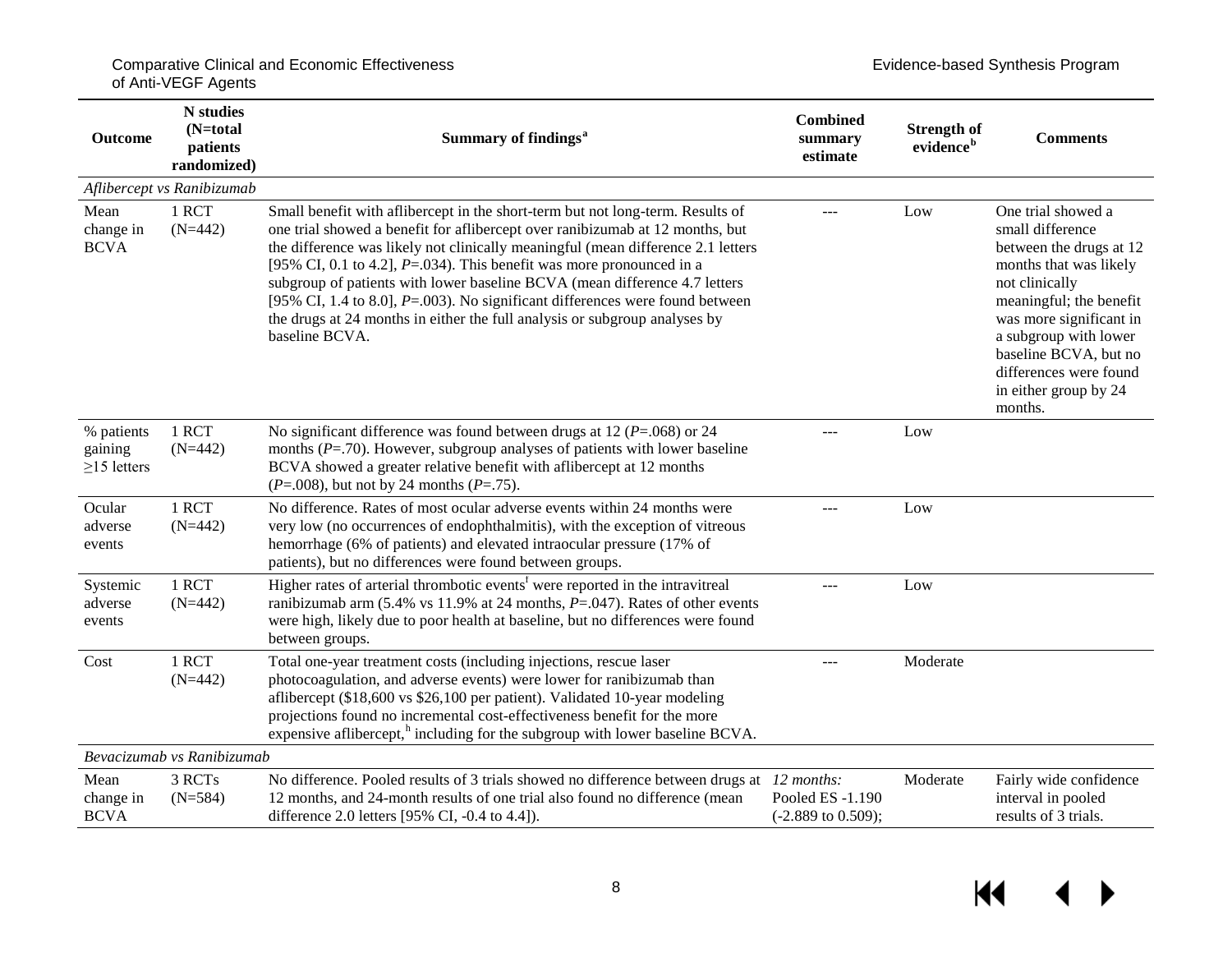| <b>Outcome</b>                             | <b>N</b> studies<br>$(N=total)$<br>patients<br>randomized) | Summary of findings <sup>a</sup>                                                                                                                                                                                                                                                                                                                                                                                                                                                                                                         | Combined<br>summary<br>estimate                                       | <b>Strength of</b><br>evidence <sup>b</sup> | <b>Comments</b>                                                                                                             |
|--------------------------------------------|------------------------------------------------------------|------------------------------------------------------------------------------------------------------------------------------------------------------------------------------------------------------------------------------------------------------------------------------------------------------------------------------------------------------------------------------------------------------------------------------------------------------------------------------------------------------------------------------------------|-----------------------------------------------------------------------|---------------------------------------------|-----------------------------------------------------------------------------------------------------------------------------|
|                                            |                                                            |                                                                                                                                                                                                                                                                                                                                                                                                                                                                                                                                          | $I^2=0\%$                                                             |                                             |                                                                                                                             |
| % patients<br>gaining<br>$\geq$ 15 letters | 2 RCTs<br>$(N=484)$                                        | No difference. Pooled results of 2 trials showed no difference between drugs at 12 months: RR<br>12 months, and 24-month results of one trial also found no difference $(P=.70)$ .                                                                                                                                                                                                                                                                                                                                                       | $0.871(0.670)$ to<br>1.133); $I^2=0\%$                                | Moderate                                    |                                                                                                                             |
| Ocular<br>adverse<br>events                | 3 RCTs<br>$(N=584)$                                        | Mixed findings. One large trial reported very low rates of endophthalmitis<br>$(<0.5\%$ in both arms), while a smaller trial reported 7% affected in one arm<br>(statistical difference between drugs NR). Another study reported an overall<br>rate of 3% but results were not reported by group. No differences reported<br>between groups for other ocular adverse events and rates were generally low,<br>except for vitreous hemorrhage (6% of patients) and elevated intraocular<br>pressure (14% of patients) in one large trial. |                                                                       | Moderate                                    |                                                                                                                             |
| Systemic<br>adverse<br>events              | 3 RCTs<br>$(N=584)$                                        | No difference. Rates of arterial thrombotic events <sup>f</sup> were similar between<br>groups at 24 months (7.8% vs 11.9%, $P = 20$ ) in one large trial. Rates of other<br>events were high, likely due to poor health at baseline, but no differences were<br>found between groups.                                                                                                                                                                                                                                                   | ---                                                                   | Low                                         | Data primarily from 1<br>large trial; 2 smaller<br>trials had no events or<br>insufficient reporting of<br>events by group. |
| Cost                                       | 1 RCT<br>$(N=336)$                                         | Total one-year treatment costs (including injections, rescue laser<br>photocoagulation, and adverse events) were substantially lower for<br>compounded bevacizumab <sup>g</sup> than for ranibizumab (\$4,100 vs \$26,100 per<br>patient). Validated 10-year modeling projections found no incremental cost-<br>effectiveness benefit for the more expensive ranibizumab.                                                                                                                                                                | ---                                                                   | Moderate                                    |                                                                                                                             |
|                                            |                                                            | Macular Edema due to Central Retinal Vein Occlusion (CRVO) or Branch Retinal Vein Occlusion (BRVO)                                                                                                                                                                                                                                                                                                                                                                                                                                       |                                                                       |                                             |                                                                                                                             |
|                                            | Aflibercept vs Bevacizumab                                 |                                                                                                                                                                                                                                                                                                                                                                                                                                                                                                                                          |                                                                       |                                             |                                                                                                                             |
|                                            | None                                                       | ---                                                                                                                                                                                                                                                                                                                                                                                                                                                                                                                                      | $---$                                                                 | No evidence                                 |                                                                                                                             |
|                                            | Aflibercept vs Ranibizumab                                 |                                                                                                                                                                                                                                                                                                                                                                                                                                                                                                                                          |                                                                       |                                             |                                                                                                                             |
|                                            | None                                                       | ---                                                                                                                                                                                                                                                                                                                                                                                                                                                                                                                                      | ---                                                                   | No evidence                                 |                                                                                                                             |
|                                            | Bevacizumab vs Ranibizumab                                 |                                                                                                                                                                                                                                                                                                                                                                                                                                                                                                                                          |                                                                       |                                             |                                                                                                                             |
| Mean<br>change in<br><b>BCVA</b>           | 2 RCTs<br>$(N=177)$                                        | No difference. Pooled results of 2 relatively small trials found no difference<br>between drugs at 6 months.                                                                                                                                                                                                                                                                                                                                                                                                                             | 6 <i>months</i> : Pooled<br>ES-1.204 (-5.714)<br>to 3.306); $I^2=0\%$ | Insufficient                                | Two small short-term<br>trials provide an<br>imprecise estimate.                                                            |
| % patients<br>gaining<br>$\geq$ 15 letters | 2 RCTs<br>$(N=177)$                                        | No difference. Pooled results of 2 relatively small trials found no difference<br>between drugs at 6 months.                                                                                                                                                                                                                                                                                                                                                                                                                             | 12 months: RR<br>0.992 (0.805 to<br>1.223); $I^2=0\%$                 | Insufficient                                | Two small short-term<br>trials.                                                                                             |

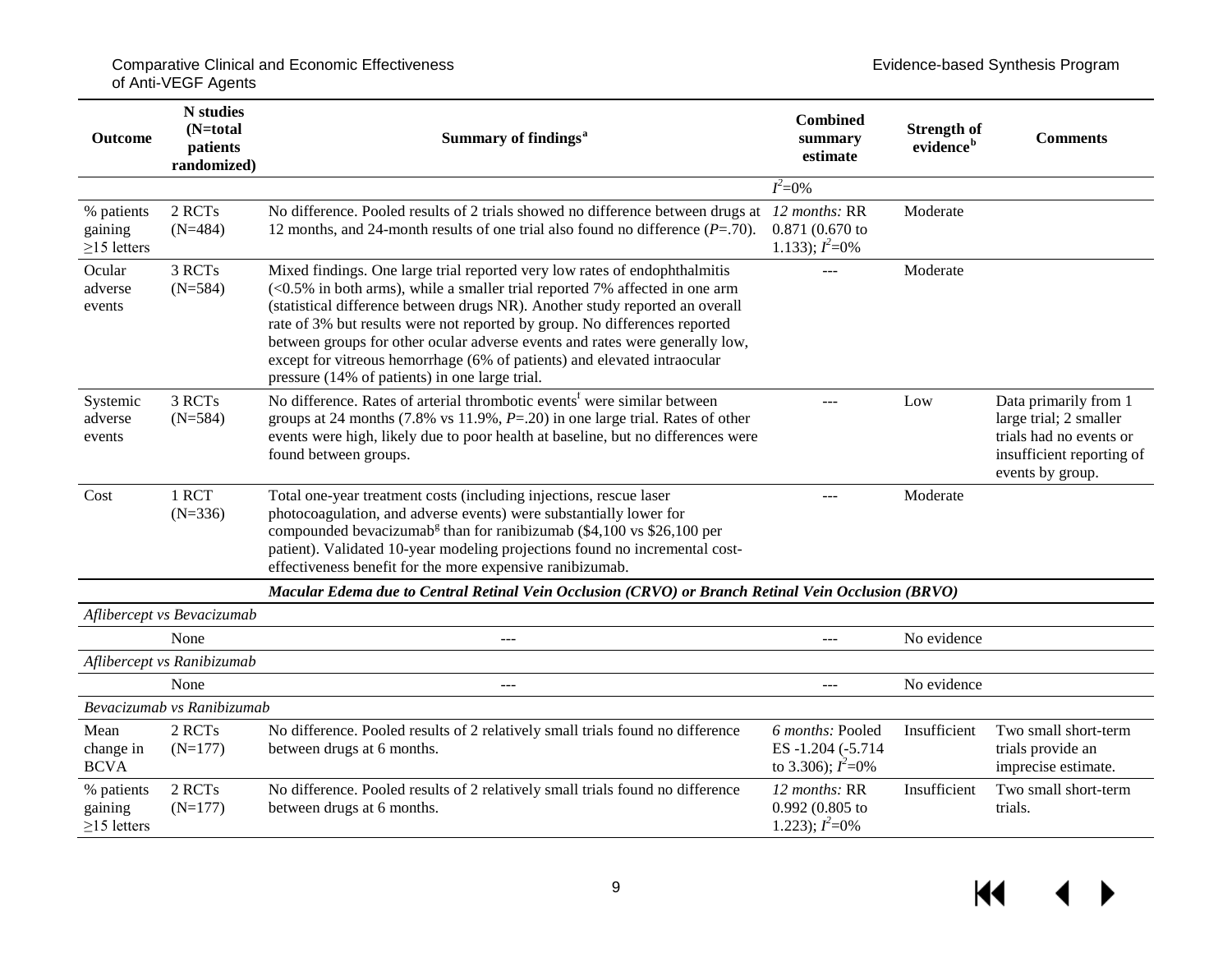| <b>Outcome</b>                | N studies<br>$(N=total)$<br>patients<br>randomized) | Summary of findings <sup>a</sup>                                                                                                                                     | <b>Combined</b><br>summary<br>estimate | <b>Strength of</b><br>evidence <sup>b</sup> | <b>Comments</b>                                         |
|-------------------------------|-----------------------------------------------------|----------------------------------------------------------------------------------------------------------------------------------------------------------------------|----------------------------------------|---------------------------------------------|---------------------------------------------------------|
| Ocular<br>adverse<br>events   | 2 RCT <sub>s</sub><br>$(N=177)$                     | Two small trials provide insufficient data. Serious ocular adverse events were<br>relatively rare in 2 small trials, and there were no instances of endophthalmitis. | $---$                                  | Insufficient                                | Two small short-term<br>trials with low event<br>rates. |
| Systemic<br>adverse<br>events | 2 RCT <sub>s</sub><br>$(N=177)$                     | Two small trials provide insufficient data.                                                                                                                          | $- - -$                                | Insufficient                                | Two small short-term<br>trials with low event<br>rates. |
| Cost                          | None                                                | $\frac{1}{2}$                                                                                                                                                        | $---$                                  | No evidence                                 |                                                         |

**Abbreviations:** AMD = age-related macular degeneration; BCVA = best-corrected visual acuity; BRVO = branch retinal vein occlusion; CATT = Comparison of AMD Treatments Trials; CI = confidence interval; CRVO = central retinal vein occlusion; DME = diabetic macular edema; ES = effect size; N = number; NR = not reported; PRN = *pro re nata* ("as needed"); RCT = randomized controlled trial; RR = relative risk; VEGF = vascular endothelial growth factor.

<sup>a</sup> A clinically meaningful difference in mean change in BCVA was defined as a difference of  $\geq$  5 ETDRS letters between drugs.<br><sup>b</sup> The overall quality of evidence for each outcome is based on the consistency, coherence validity of individual studies. The strength of evidence is classified as follows:

High = Further research is very unlikely to change our confidence in the estimate of effect.  $\epsilon$ 

Moderate = Further research is likely to have an important impact on our confidence in the estimate of effect and may change the estimate.  $\epsilon$ 

Low = Further research is very likely to have an important impact on our confidence in the estimate of effect and is likely to change the estimate. ä,

Insufficient = Any estimate of effect is very uncertain.<br><sup>c</sup> N=1226 for the 2 main groups of interest, the recommended dose of each drug administered monthly (2.0 mg aflibercept monthly vs 0.5 mg ranibizumab monthly).

<sup>d</sup> Pooled results showed a nonsignificant difference in mean BCVA change of 0.592 letters (95% CI, -4.406 to 5.590; *P*=.817), but should be interpreted with caution due to significant statistical heterogeneity (*I 2*

 $^{\circ}$  Pooled results showed a nonsignificant RR of 1.045 (95% CI, 0.767 to 1.425; *P*=.780), but should be interpreted with caution due to significant statistical heterogeneity (*I 2*

 $\frac{1}{8}$  Defined by the Anti-Platelet Trialists' Collaboration as vascular death, nonfatal myocardial infarction, or nonfatal stroke.<br>
<sup>8</sup> Compounded bevacizumab is not currently available within the Veterans Health Admi recommended for AMD and BRVO/CRVO (0.5 mg) is more expensive than aflibercept.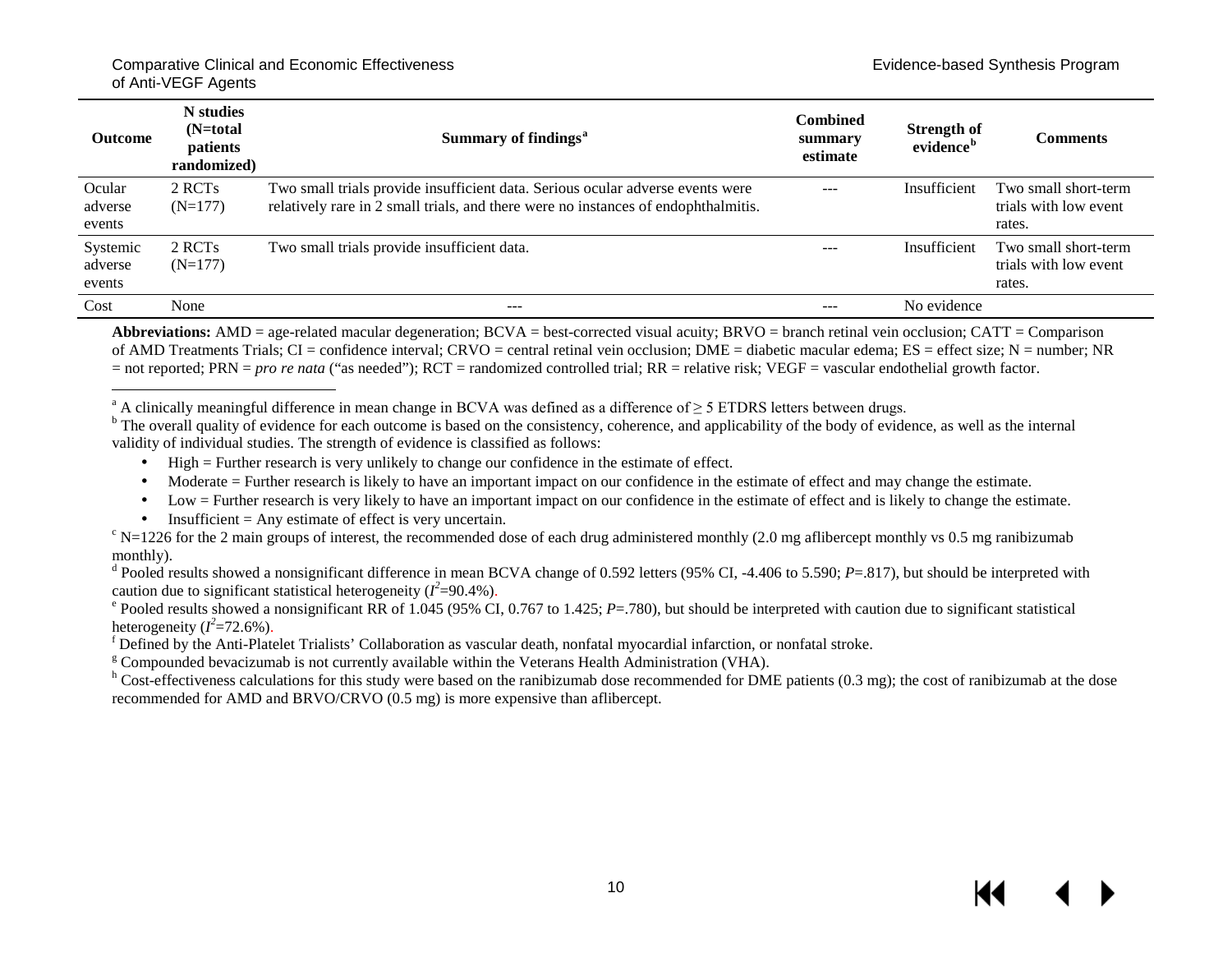14

# <span id="page-12-7"></span><span id="page-12-6"></span><span id="page-12-5"></span><span id="page-12-4"></span><span id="page-12-3"></span><span id="page-12-2"></span><span id="page-12-1"></span><span id="page-12-0"></span>**ABBREVIATIONS TABLE**

| <b>Abbreviation</b> | <b>Term</b>                                                                                                  |
|---------------------|--------------------------------------------------------------------------------------------------------------|
| <b>AHRQ</b>         | Agency for Healthcare Research and Quality                                                                   |
| <b>AMD</b>          | Age-related macular degeneration                                                                             |
| <b>BCVA</b>         | Best-corrected visual acuity                                                                                 |
| <b>BRAMD</b>        | Bevacizumab to Ranibizumab in Patients with Exudative Age-Related Macular Degeneration trial                 |
| <b>BRVO</b>         | Branch retinal vein occlusion                                                                                |
| <b>CATT</b>         | <b>Comparison of AMD Treatments Trials</b>                                                                   |
| CI                  | Confidence interval                                                                                          |
| <b>CMT</b>          | Central macular thickness                                                                                    |
| <b>CNV</b>          | Choroidal neovascularization                                                                                 |
| <b>CRAVE</b>        | Comparison of Anti-VEGF Agents in the Treatment of Macular Edema from Retinal Vein<br><b>Occlusion Trial</b> |
| <b>CRT</b>          | Central retinal thickness                                                                                    |
| <b>CRVO</b>         | Central retinal vein occlusion                                                                               |
| <b>CST</b>          | Central subfield thickness                                                                                   |
| <b>DME</b>          | Diabetic macular edema                                                                                       |
| DRCR.net            | Diabetic Retinopathy Clinical Research Network                                                               |
| EQ-5D               | European Quality of Life-5 Dimensions                                                                        |
| <b>ETDRS</b>        | Early Treatment of Diabetic Retinopathy Study                                                                |
| <b>FDA</b>          | Food and Drug Administration                                                                                 |
| <b>GEFAL</b>        | French Study Group Avastin versus Lucentis for Neovascular AMD trial                                         |
| IQR                 | Interquartile range                                                                                          |
| <b>ITT</b>          | Intention-to-treat                                                                                           |
| <b>IVAN</b>         | Inhibition of VEGF in Age-related choroidal Neovascularisation trial                                         |
| logMAR              | Logarithm of the Minimal Angle of Resolution                                                                 |
| LS                  | Least squares                                                                                                |
| <b>LUCAS</b>        | Lucentis Compared to Avastin Study                                                                           |
| MacDQoL             | Macular Disease-dependent Quality of Life                                                                    |
| MacTSQ              | Macular Disease Treatment Satisfaction Questionnaire                                                         |
| <b>MANTA</b>        | Multicenter Anti-VEFG Trial in Austria                                                                       |
| MI                  | Myocardial infarction                                                                                        |
| <b>NCT</b>          | National Clinical Trial register number (ClinicalTrial.gov)                                                  |
| NEI VFQ-25          | 25-item National Eye Institute Visual Functioning Questionnaire                                              |
| NR                  | Not reported                                                                                                 |
| <b>NS</b>           | Not significant                                                                                              |
| <b>OCT</b>          | Optical coherence tomography                                                                                 |
| <b>OR</b>           | Odds ratio                                                                                                   |
| PRN                 | Pro re nata ("as needed")                                                                                    |
| QALY                | Quality-adjusted life-years                                                                                  |
| QOL                 | Quality of life                                                                                              |
| <b>RCT</b>          | Randomized controlled trial                                                                                  |
| <b>ROB</b>          | Risk of bias                                                                                                 |